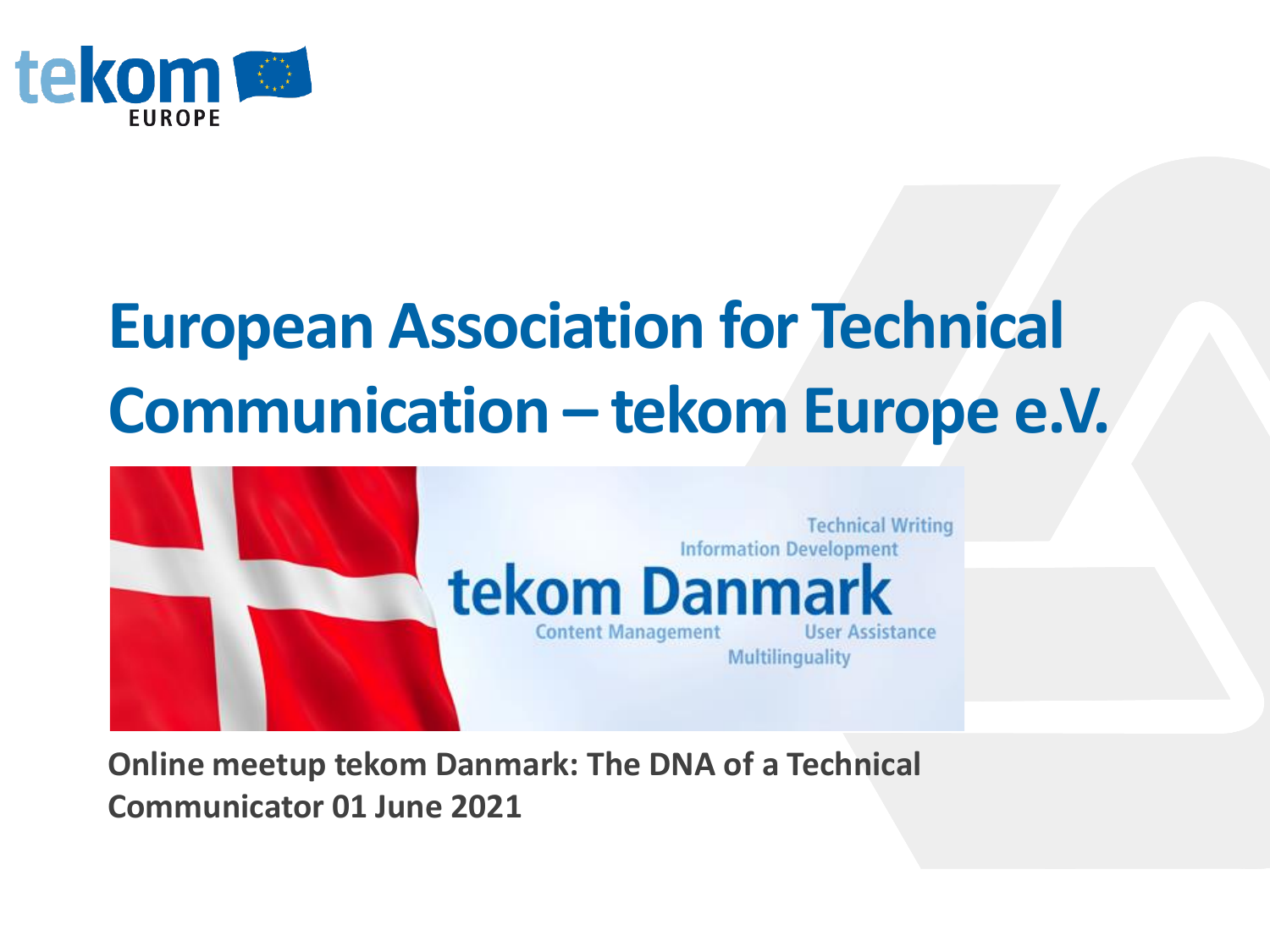# tekom & tekom Europe members





- Austria (tekom Österreich)
- Belgium (tekom Belgium)
- Bulgaria (tekom Bulgaria)
- Denmark (tekom Danmark)
- Europe (tekom Europe without CO)
- France (tekom France)
- Germany (tekom Deutschland, corporate member)
- · Hungary (tekom Magyarország)
- Israel (tekom Israel)
- Italy (COM&TEC Italia, corporate member)
- Poland (tekom Polska)
- Romania (tekom Romania)
- Sweden (tekom Sweden)
- Switzerland (TECOM Schweiz, corporate member)
- Turkey (tekom Türkiye)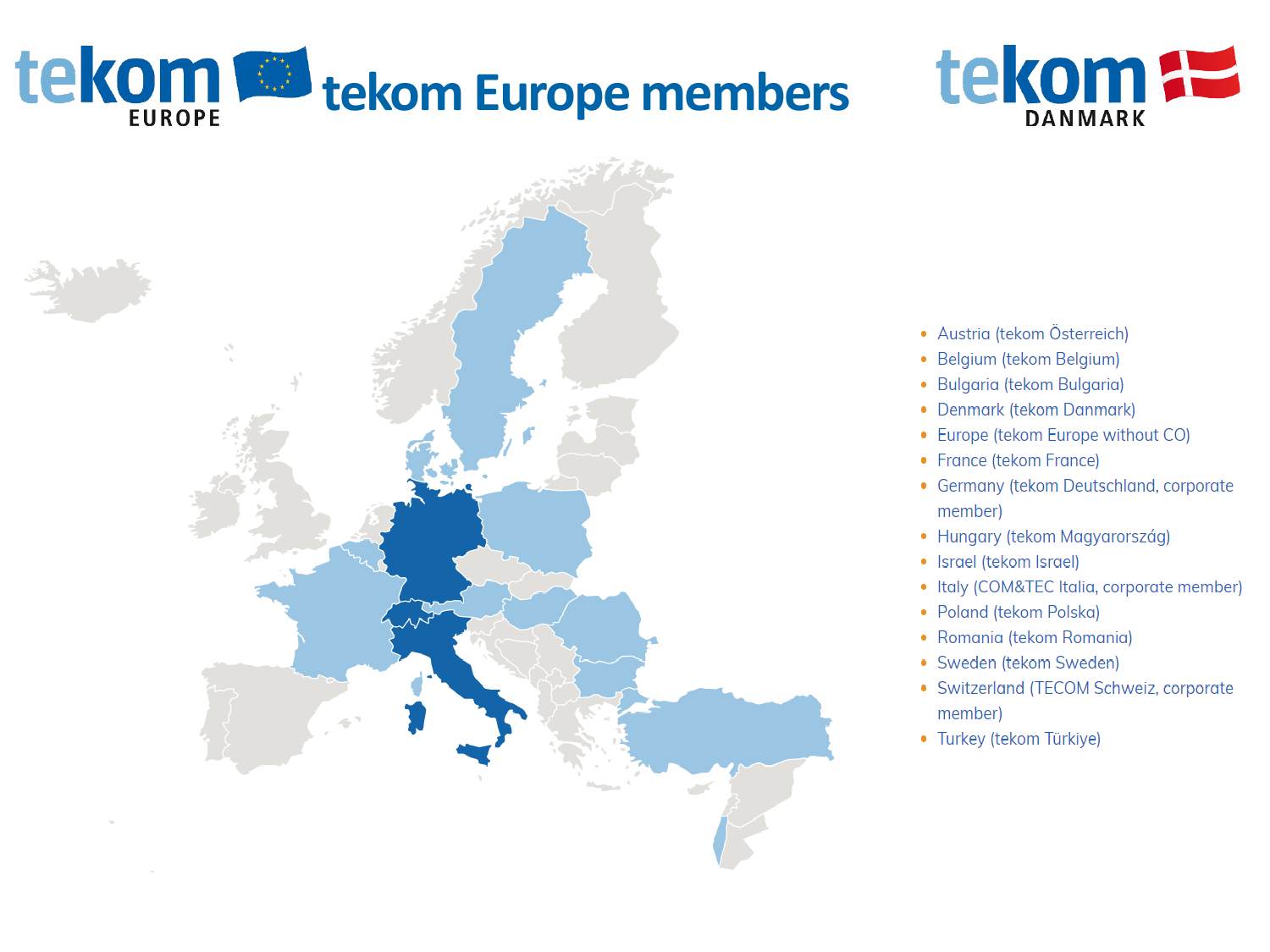



- **tekom Danmark was founded in 2012**
- **[2021 activities](https://www.technical-communication.org/tekom/about-us/country-organizations/denmark/home):**
	- [tekom Danmark Meet-up 02 February 2021](https://www.technical-communication.org/tekom/about-us/country-organizations/denmark/reports/online-networking-with-tekom-danmark-online)
	- [Online meet-up](https://www.technical-communication.org/tekom/about-us/country-organizations/events-1/meet-up-lets-talk-terminology-why-collaborate-stine-jensen-terminologist-and-intercultural-mediator-at-dalexi): Let's Talk Terminology Why Collaborate?, 08 April 2021, Stine Jensen
	- [Webinar:](https://www.technical-communication.org/tekom/about-us/country-organizations/denmark/events/webinar-understanding-the-psychology-of-design-an-cognitive-approach-to-usability-kirk-st-amant) Understanding the Psychology of Design: a cognitive Approach to Usability, 15 April 2021, Kirk St. Amant
	- [Online meet-up](https://www.technical-communication.org/tekom/about-us/country-organizations/denmark/events/online-meet-up-dna-of-a-technical-communicator-scott-deloach-clickstart-inc): DNA of a Technical Communicator, 01 June 2021, Scott DeLoach
	- Hybrid networking event in August 2021
	- Meet-up with speakers in October 2021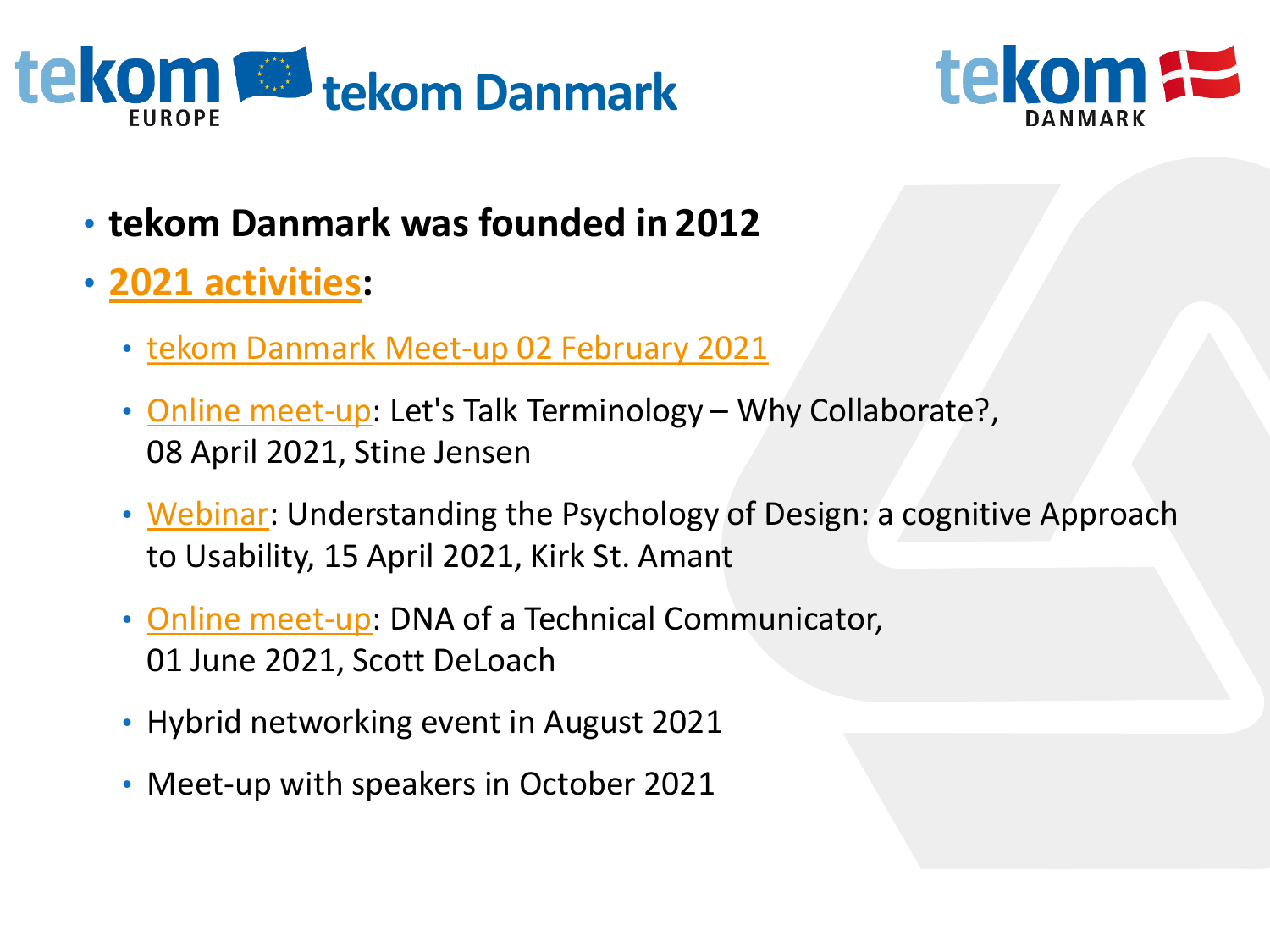



#### • **Contact:**

- [Initiative Committee](https://www.technical-communication.org/tekom/about-us/country-organizations/denmark/contact):
	- Holger Thater (Delegate)
	- Sophie McMonagle (Substitute Delegate)
	- Per Harbo Sørensen
	- Maiken Blok
- [tekom Danmark site on tekom Europe webpage](http://www.technical-communication.org/dk/home-dk.html)
- [LinkedIn](https://www.linkedin.com/groups/4645164) group of tekom Danmark (+300 subscribers)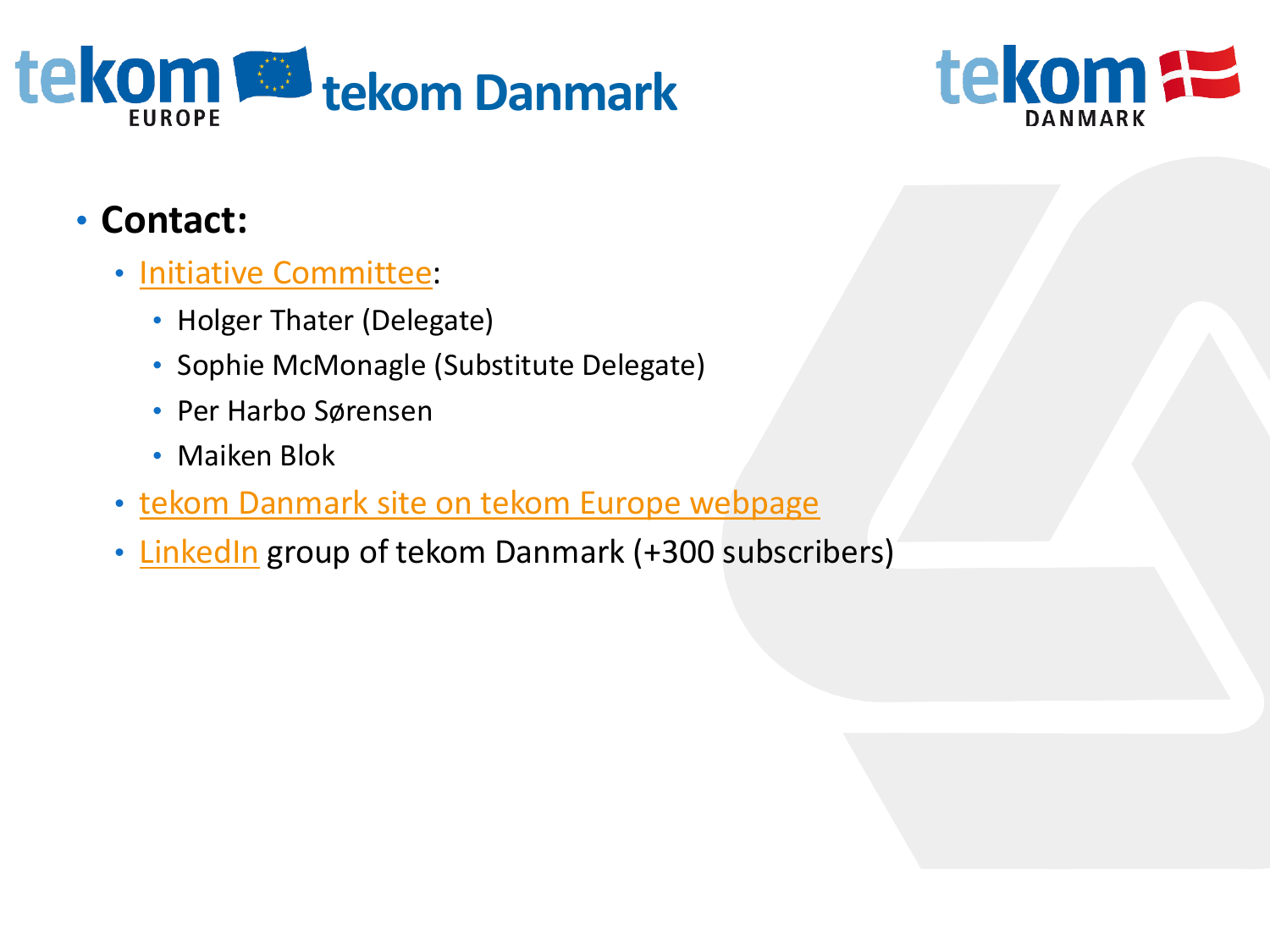

- **Membership options:**
- **[Individual Membership](https://www.technical-communication.org/tekom/become-a-member/professionals) € 130 – annual fee**
- **[Company Membership](https://www.technical-communication.org/tekom/become-a-member/companies)**
	- **€ 650 – annual fee for up to 5 registered members**
- **[University Membership](https://www.technical-communication.org/tekom/become-a-member/academia)**
	- **€ 360 – annual fee for up to 5 registered members**

#### • **[Membership for full-time students](https://www.technical-communication.org/tekom/become-a-member/students) Free**

## **BECOME A MEMBER!** Be a part of our strong community.